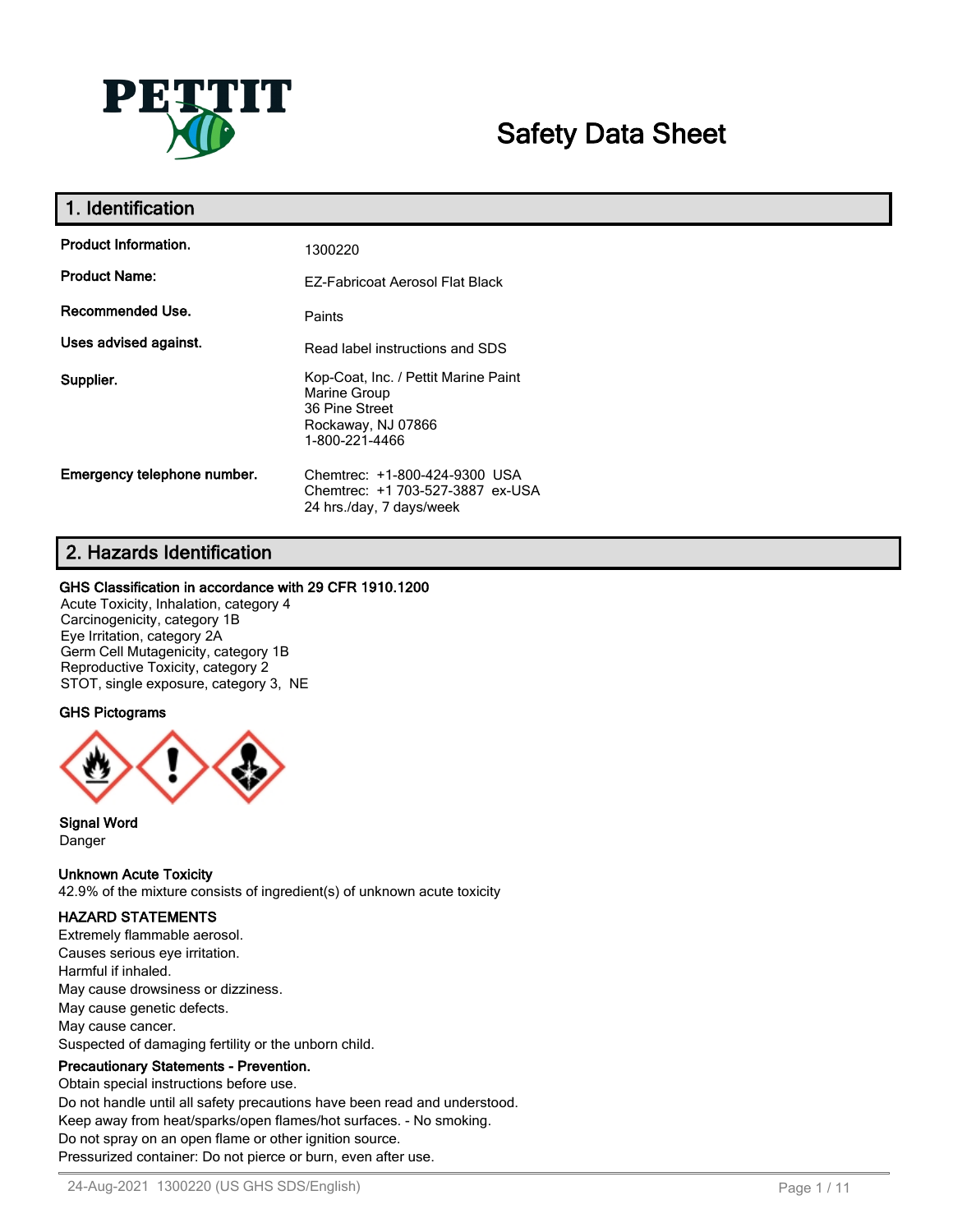Avoid breathing dust/fume/gas/mist/vapors/spray.

Wash face and hands and any exposed skin thoroughly after handling.

Use only outdoors or in a well-ventilated area.

Wear protective gloves/protective clothing/eye protection/face protection

#### **Precautionary Statements - Response.**

If inhaled: Remove person to fresh air and keep comfortable for breathing.

If in eyes: Rinse cautiously with water for several minutes. Remove contact lenses, if present and easy to do. Continue rinsing.

If exposed or concerned: Get medical advice/attention.

Call a poison center/doctor if you feel unwell.

If eye irritation persists: Get medical advice/attention.

#### **Precautionary Statements - Storage.**

Store in a well-ventilated place. Keep container tightly closed.

Store locked up.

Store at temperatures not exceeding 50 °C/122 °F. Protect from sunlight.

#### **Precautionary Statements - Disposal.**

Dispose of contents in accordance with local/regional/national/international regulations.

## **3. Composition/Information on Ingredients**

| <b>Chemical Name</b>                        | CAS-No.       | <u>Wt. %</u> |
|---------------------------------------------|---------------|--------------|
| <b>ACETONE</b>                              | $67 - 64 - 1$ | 25-50        |
| <b>Butanone</b>                             | 78-93-3       | $10 - 25$    |
| Propane                                     | 74-98-6       | $10 - 25$    |
| Methyl isobutyl ketone                      | 108-10-1      | $2.5 - 10$   |
| <b>Butane</b>                               | 106-97-8      | $2.5 - 10$   |
| <b>GLYCOL ETHER PNB</b>                     | 5131-66-8     | $1.0 - 2.5$  |
| <b>XYLENE</b>                               | 1330-20-7     | $1.0 - 2.5$  |
| Amorphous Silica                            | 7631-86-9     | $0.1 - 1.0$  |
| Toluene                                     | 108-88-3      | $0.1 - 1.0$  |
| Solvent naphtha (petroleum), light aromatic | 64742-95-6    | $0.1 - 1.0$  |
| Carbon black                                | 1333-86-4     | $0.1 - 1.0$  |
| Ethyl Benzene                               | 100-41-4      | $0.1 - 1.0$  |

The exact percentage (concentration) of composition has been withheld as a trade secret.

## **4. First-aid Measures**

#### **Description of first-aid measures.**

#### **General advice.**

Move victim to a safe isolated area. When symptoms persist or in all cases of doubt seek medical advice. Call a poison control center or doctor for treatment advice.

#### **Inhalation.**

Move to fresh air. Apply artificial respiration if victim is not breathing. Call a poison control center or doctor for treatment advice.

#### **Skin contact.**

Wash off immediately with soap and plenty of water. Remove all contaminated clothes and shoes. Remove and wash contaminated clothing before re-use. Call a poison control center or doctor for treatment advice.

#### **Eye contact.**

Immediately flush with plenty of water. After initial flushing, remove any contact lenses and continue flushing for at least 15 minutes. Call a poison control center or doctor for treatment advice.

#### **Ingestion.**

Do not induce vomiting unless directed to do so by a physician or poison control center. Never give anything by mouth to an unconscious person. If swallowed, call a poison control center or doctor immediately.

#### **Symptoms.**

See Section 2 and Section 11, Toxicological effects for description of potential symptoms.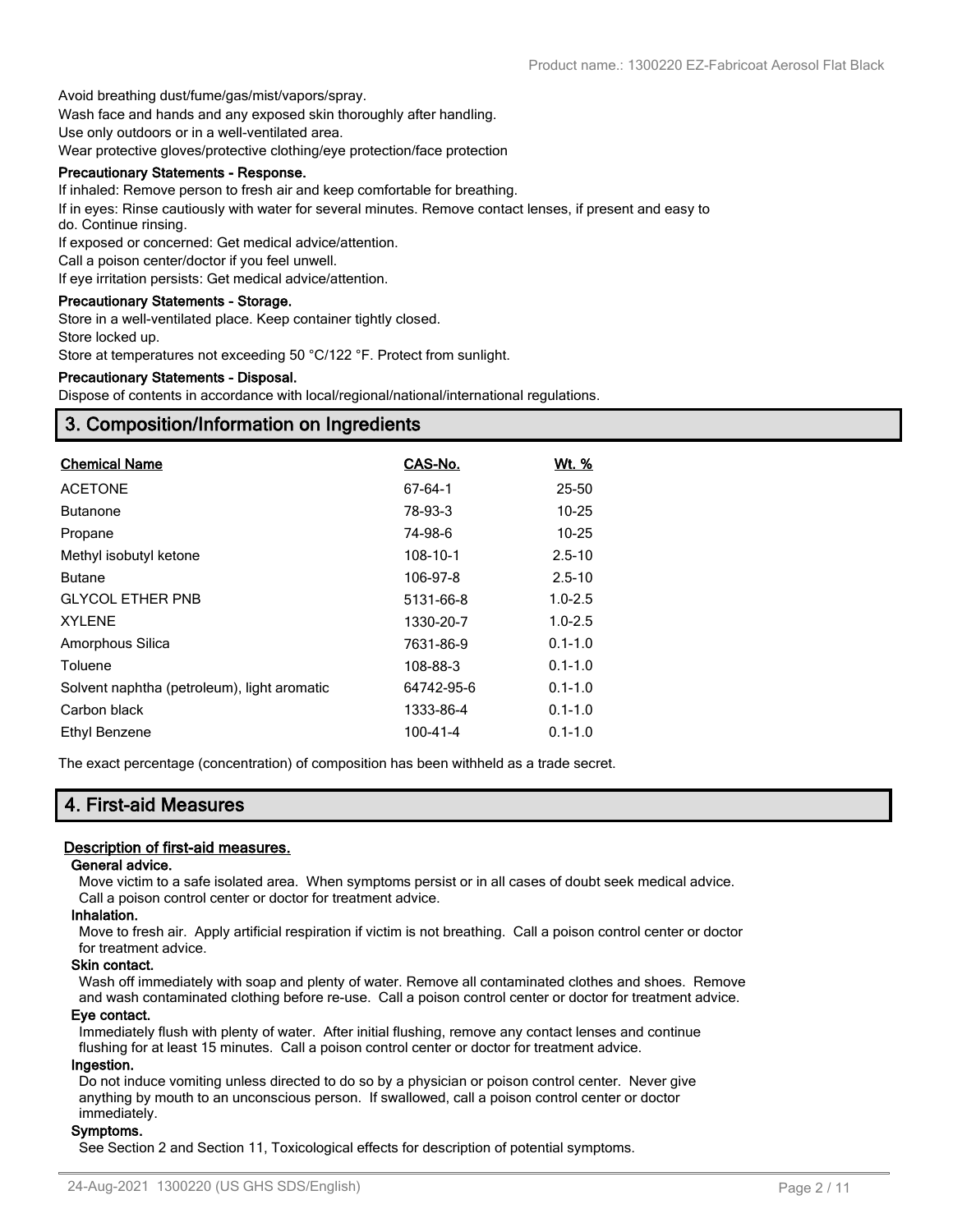#### **Notes to physician.**

Treat symptomatically.

## **5. Fire-fighting Measures**

#### **Extinguishing media.**

#### **Suitable extinguishing media.**

Use:. Dry powder. Alcohol-resistant foam. Carbon dioxide  $(CO<sub>2</sub>)$ . Water may be used to cool and prevent the rupture of containers that are exposed to the heat from a fire.

#### **Extinguishing media which shall not be used for safety reasons.**

Water may be unsuitable for extinguishing fires.

#### **Special hazards arising from the substance or mixture.**

Vapors may travel to areas away from work site before igniting/flashing back to vapor source. Thermal decomposition can lead to release of irritating and toxic gases and vapors. Most vapors are heavier than air. Vapors may spread along ground and collect in low or confined areas (sewers, basements, tanks). Vapors may travel to source of ignition and flash back. Air/vapor mixtures may explode when ignited. Containers may explode when heated.

#### **Advice for firefighters.**

Evacuate personnel to safe areas.As in any fire, wear self-contained breathing apparatus pressure-demand, MSHA/NIOSH (approved or equivalent) and full protective gear.

## **6. Accidental Release Measures**

#### **Personal precautions, protective equipment and emergency procedures. Personal precautions.**

Avoid contact with skin, eyes and clothing. Ensure adequate ventilation, especially in confined areas. All equipment used when handling the product must be grounded. Eliminate all ignition sources (no smoking, flares, sparks or flames in immediate area). Wear protective gloves/clothing and eye/face protection. Stop all work that requires a naked flame, stop all vehicles, stop all machines and equipment that may cause sparks or flames. Do not breathe vapors or spray mist. Avoid exceeding of the given occupational exposure limits (see section 8). Thoroughly decontaminate all protective equipment after use.

#### **Advice for emergency responders.**

Refer to protective measures listed in sections 7 and 8. Use personal protection recommended in Section 8.

#### **Environmental precautions.**

Prevent further leakage or spillage if safe to do so. Do not allow material to contaminate ground water system. Prevent entry into waterways, sewers, basements or confined areas. See Section 12 for additional Ecological information.

#### **Methods and materials for containment and cleaning up.**

#### **Methods for Containment.**

Absorb with earth, sand or other non-combustible material and transfer to containers for later disposal. Prevent further leakage or spillage if safe to do so. Pick up and transfer to properly labeled containers. Clean contaminated surface thoroughly. Ground and bond containers when transferring material. Take precautionary measures against static discharges. Use personal protective equipment. Remove all sources of ignition.

#### **Methods for cleaning up.**

Prevent further leakage or spillage if safe to do so. Keep away from open flames, hot surfaces and sources of ignition. Keep in suitable and closed containers for disposal. All equipment used when handling the product must be grounded. Keep combustibles (wood, paper, oil, etc) away from spilled material. Ventilate the area. Use personal protective equipment as required. Shut off ignition sources; including electrical equipment and flames. Clean contaminated objects and areas thoroughly while observing environmental regulations. Never return spills in original containers for re-use.

#### **Reference to other sections.**

See section 8 for more information.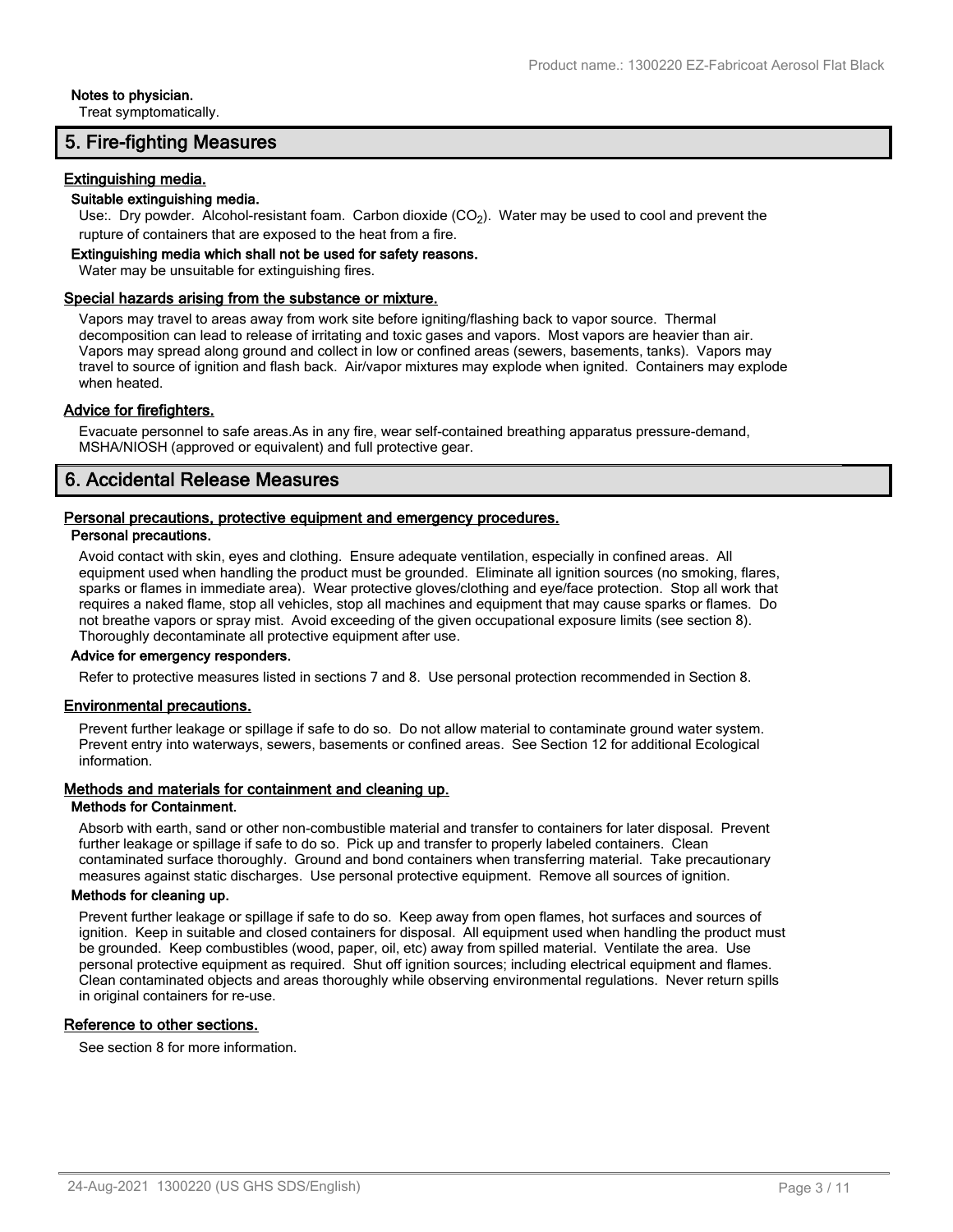## **7. Handling and Storage**

#### **Conditions for safe storage, including any incompatibilities.**

#### **Advice on safe handling.**

Avoid contact with skin, eyes and clothing. Handle in accordance with good industrial hygiene and safety practice. Keep away from open flames, hot surfaces and sources of ignition. Take precautionary measures against static discharges. Do not breathe vapors or spray mist. Do not puncture or incinerate cans. Use according to package label instructions. Do not pressurize, cut, weld, braze, solder, drill, grind, or expose container to heat, flame, sparks, static electricity, or other sources of ignition. Wash hands before breaks and immediately after handling the product. Ground and bond containers when transferring material. All equipment used when handling the product must be grounded.

#### **Hygiene measures.**

Handle in accordance with good industrial hygiene and safety practice for diagnostics. Do not eat, drink or smoke when using this product. Remove and wash contaminated clothing before re-use. Avoid contact with skin, eyes and clothing. Wash hands before breaks and immediately after handling the product.

#### **Storage Conditions.**

Keep container closed when not in use. Do not puncture or incinerate cans. Keep in properly labeled containers. Keep containers tightly closed in a dry, cool and well-ventilated place. Store in accordance with local regulations. Keep from freezing. Keep away from food, drink and animal feedingstuffs. Keep away from heat, hot surfaces, sparks, open flames and other ignition sources. No smoking.

## **8. Exposure Controls/Personal Protection**

| Ingredients with Occupational Exposure Limits<br><b>Chemical Name</b> | <b>ACGIH TLV-TWA</b> | <b>ACGIH-TLV STEL</b> | <b>OSHA PEL-TWA</b>  | <b>OSHA PEL-CEILING</b> |
|-----------------------------------------------------------------------|----------------------|-----------------------|----------------------|-------------------------|
| <b>ACETONE</b>                                                        | $250$ ppm            | $500$ ppm             | $1000$ ppm           | N.E.                    |
| <b>Butanone</b>                                                       | $200$ ppm            | $300$ ppm             | $200$ ppm            | N.E.                    |
| Propane                                                               | N.E.                 | N.E.                  | $1000$ ppm           | N.E.                    |
| Methyl isobutyl ketone                                                | 20 ppm               | 75 ppm                | $100$ ppm            | N.E.                    |
| <b>Butane</b>                                                         | N.E.                 | $1000$ ppm            | N.E.                 | N.E.                    |
| <b>XYLENE</b>                                                         | $100$ ppm            | $150$ ppm             | $100$ ppm            | N.E.                    |
| Toluene                                                               | 20 ppm               | N.E.                  | $200$ ppm            | 300 ppm                 |
| Carbon black                                                          | $3 \text{ mg/m}^3$   | N.E.                  | $3.5 \text{ mg/m}^3$ | N.E.                    |
| Ethyl Benzene                                                         | 20 ppm               | N.E.                  | $100$ ppm            | N.E.                    |

**TLV = Threshold Limit Value TWA = Time Weighted Average PEL = Permissible Exposure Limit STEL = Short-Term Exposure Limit N.E. = Not Established**

#### **Engineering Measures.**

Ensure adequate ventilation, especially in confined areas. Apply technical measures to comply with the occupational exposure limits.

#### **Personal protective equipment.**

#### **Eye/Face Protection.**

If splashes are likely to occur, wear:. Face-shield. Safety glasses with side-shields. Tightly fitting safety goggles.

#### **Skin and body protection.**

Use:. Long sleeved clothing. Protective shoes or boots. Solvent-resistant gloves. Solvent-resistant apron and boots. Wear impervious gloves and/or clothing if needed to prevent contact with the material. Gloves must be inspected prior to use. Please observe the instructions regarding permeability and breakthrough time which are provided by the supplier of the gloves. Also take into consideration the specific local conditions under which the product is used, such as the danger of cuts, abrasion. Remove and wash contaminated clothing before re-use.

#### **Respiratory protection.**

Do not inhale aerosol. In case of mist, spray or aerosol exposure wear suitable personal respiratory protection and protective suit. In case of inadequate ventilation wear respiratory protection. If exposure limits are exceeded or irritation is experienced, respiratory protection should be worn. Respiratory protection must be provided in accordance with current local regulations.

## **9. Physical and chemical properties.**

#### **Information on basic physical and chemical properties.**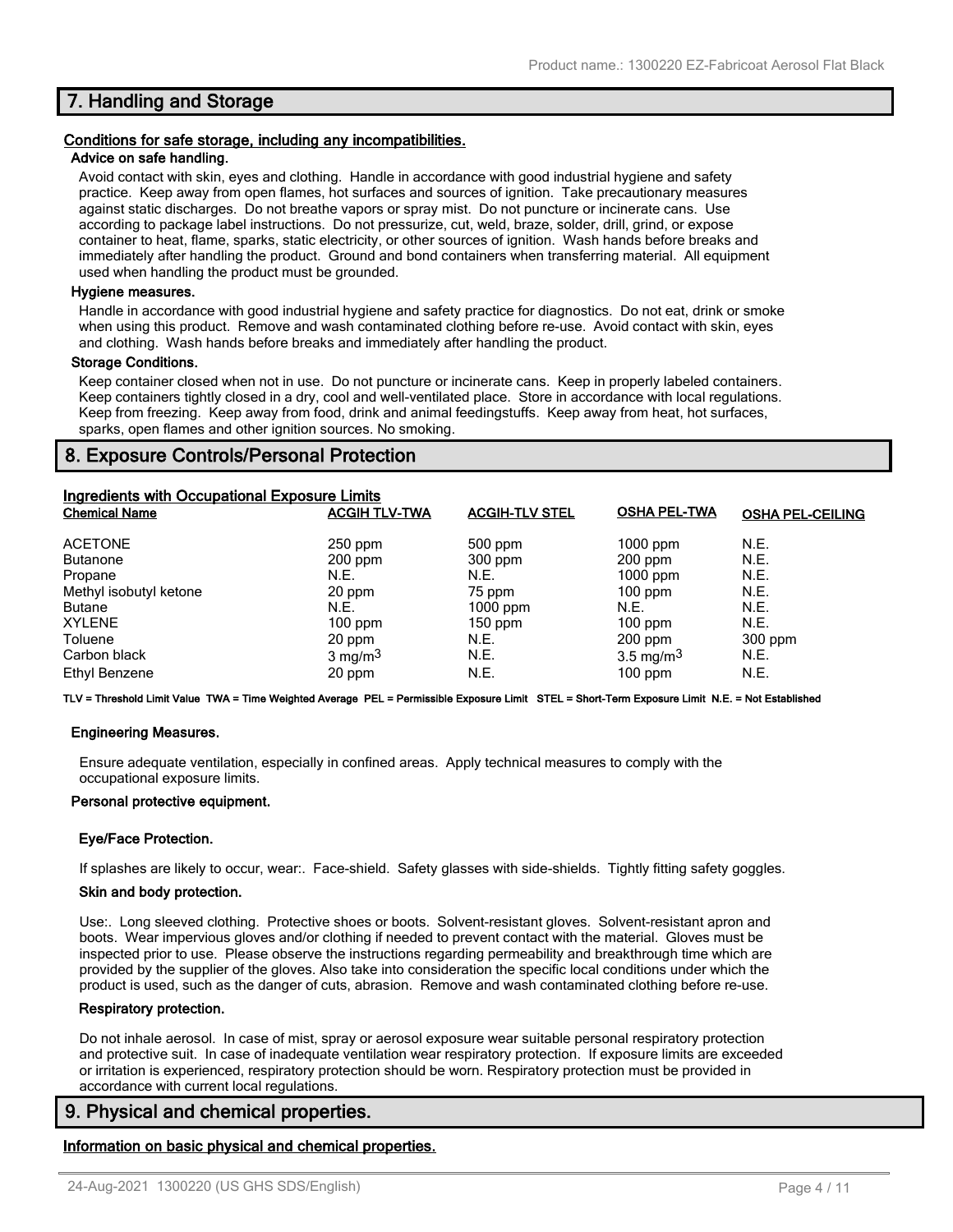| <b>Physical state</b>                     | Aerosol                   |
|-------------------------------------------|---------------------------|
| Appearance                                | No Information            |
| Color                                     | <b>Black</b>              |
| Odor                                      | No Information            |
| <b>Odor Threshold</b>                     | No Information            |
| рH                                        | No Information            |
| Melting/freezing point., °C (°F)          | No Information            |
| Flash Point., °C (°F)                     | $-20$ $(-4.00)$           |
| Boiling point/boiling range., °C (°F)     | 56 - 2,230 (132.8 - 4046) |
| <b>Evaporation rate</b>                   | No Information            |
| <b>Explosive properties.</b>              | No Information            |
| Vapor pressure.                           | No Information            |
| Vapor density.                            | No Information            |
| Specific Gravity. (g/cm <sup>3</sup> )    | 0.752                     |
| Water solubility.                         | No Information            |
| Partition coefficient.                    | No Information            |
| Autoignition temperature., °C             | No Information            |
| Decomposition Temperature °C.             | No Information            |
| Viscosity, kinematic.                     | No Information            |
| Other information.                        |                           |
| Volatile organic compounds (VOC) content. | 624 g/L                   |
| Density, Ib/gal                           | 6.261                     |

## **10. Stability and Reactivity**

#### **Reactivity.**

Stable under normal conditions.

#### **Chemical stability.**

Stable under recommended storage conditions.

#### **Possibility of hazardous reactions.**

None known based on information supplied.

## **Conditions to Avoid.**

Heat (temperatures above flash point), sparks, ignition points, flames, static electricity. Keep away from heat and sources of ignition. Do not freeze.

#### **Incompatible Materials.**

None known based on information supplied.

#### **Hazardous Decomposition Products.**

Thermal decomposition can lead to release of irritating gases and vapours. Possible formation of carbon oxides, nitrogen oxides, and hazardous organic compounds.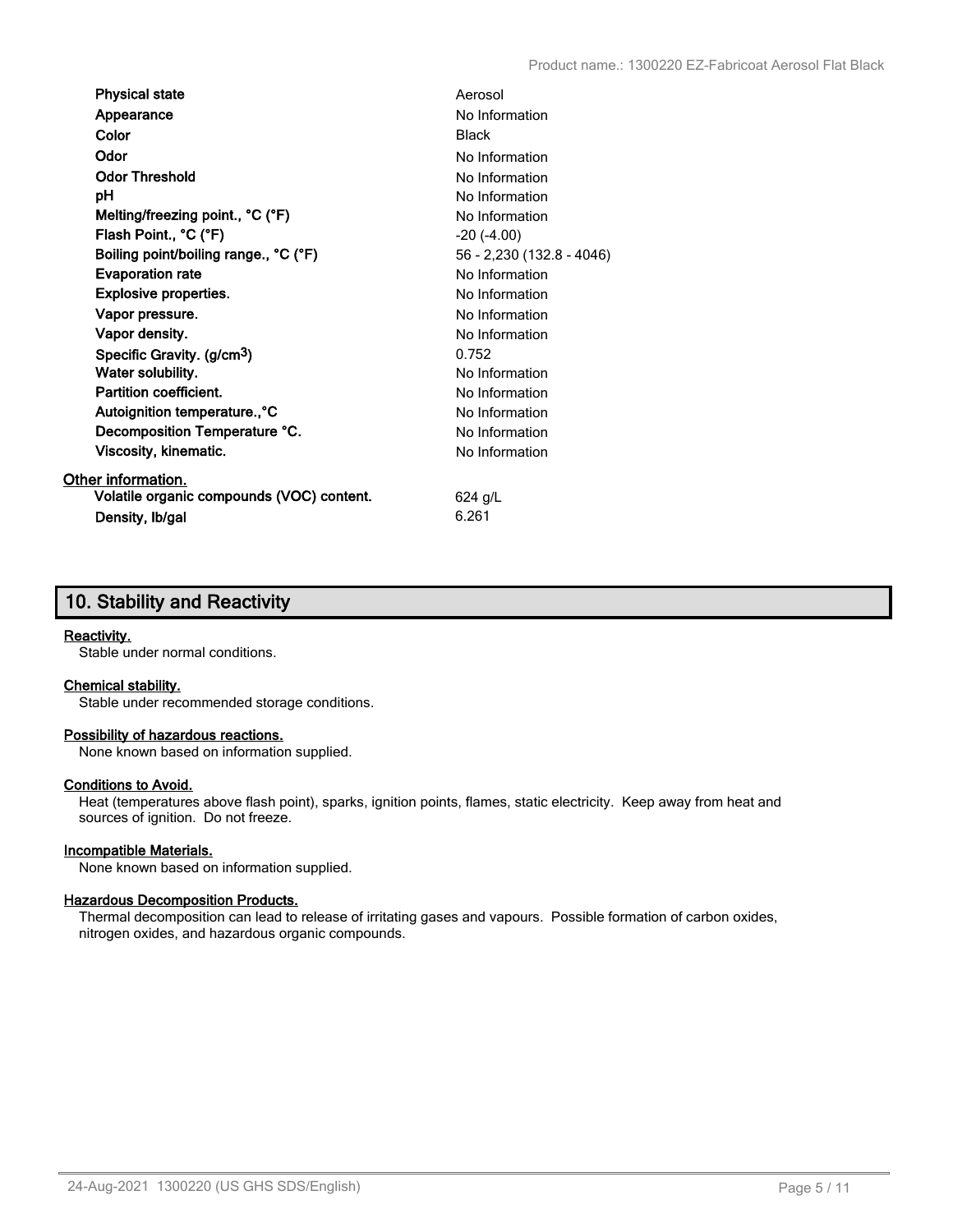## **11. Toxicological Information**

## **Information on toxicological effects.**

#### **Acute toxicity.**

## **Product Information**

No Information

## **The following values are calculated based on chapter 3.1 of the GHS document.**

**ATEmix (dermal)** 3,054.3 mg/kg **ATEmix (inhalation - dust/mist)** 3.37 mg/l

**ATEmix (oral)** 5,784.0 mg/kg

#### **Component Information.**

| CAS-No.        | <b>Chemical Name</b>                        | LD50 Oral        | LD50 Dermal           | LC50 Inhalation                   |
|----------------|---------------------------------------------|------------------|-----------------------|-----------------------------------|
| $67 - 64 - 1$  | <b>ACETONE</b>                              | 6006 mg/kg Rat   | 2002 mg/kg Rat        | 50.1 mg/L Rat (Vapor)             |
| 78-93-3        | <b>Butanone</b>                             | 2483 mg/kg Rat   | 5000 mg/kg<br>Rabbit  | 11700 ppm Rat (Gas/Mist)          |
| 74-98-6        | Propane                                     | N.I.             | N.I.                  | >800000 ppm Rat (Gas/Mist)        |
| 108-10-1       | Methyl isobutyl ketone                      | 2080             | 3000                  | $> 2000$ ppm (Rat) 4 h<br>(Vapor) |
| 106-97-8       | <b>Butane</b>                               | N.I.             | N.I.                  | 658 mg/L Rat (Vapor)              |
| 5131-66-8      | <b>GLYCOL ETHER PNB</b>                     | 1900 mg/kg Rat   | >2000 mg/kg Rat N.I.  |                                   |
| 1330-20-7      | <b>XYLENE</b>                               | 3500 mg/kg Rat   | >4350 mg/kg<br>Rabbit | 29.08 mg/L Rat (Vapor)            |
| 7631-86-9      | Amorphous Silica                            | 7900 mg/kg Rat   | >5000 mg/kg<br>Rabbit | N.I.                              |
| 108-88-3       | Toluene                                     | 2600 mg/kg Rat   | 12000 mg/kg<br>Rabbit | 12.5 mg/L Rat (Vapor)             |
| 64742-95-6     | Solvent naphtha (petroleum), light aromatic | 8400 mg/kg Rat   | N.I.                  | N.I.                              |
| 1333-86-4      | Carbon black                                | >15400 mg/kg Rat | N.I.                  | N.I.                              |
| $100 - 41 - 4$ | Ethyl Benzene                               | 3500 mg/kg Rat   | 15400 mg/kg<br>Rabbit | NA (Dust)                         |

N.I. = No Information

#### **Skin corrosion/irritation.**

SKIN IRRITANT.

#### **Eye damage/irritation.**

No Information

#### **Respiratory or skin sensitization.**

No Information

#### **Ingestion.**

May be harmful if swallowed.

#### **Germ cell mutagenicity.**

No Information

## **Carcinogenicity.**

No Information

| CAS-No.        | <b>Chemical Name</b>   | <b>IARC</b>   | <b>NTP</b>               | <b>OSHA</b>              |
|----------------|------------------------|---------------|--------------------------|--------------------------|
| $108 - 10 - 1$ | Methyl isobutyl ketone | IARC Group 2B | $\overline{\phantom{0}}$ | $\overline{\phantom{0}}$ |
| 1330-20-7      | <b>XYLENE</b>          | IARC Group 3  | $\overline{\phantom{a}}$ | $\overline{\phantom{0}}$ |
| 7631-86-9      | Amorphous Silica       | IARC Group 3  | $\overline{\phantom{a}}$ | $\overline{\phantom{0}}$ |
| 108-88-3       | Toluene                | IARC Group 3  | $\overline{\phantom{a}}$ | $\qquad \qquad$          |
| 1333-86-4      | Carbon black           | IARC Group 2B | $\overline{\phantom{a}}$ | $\overline{\phantom{0}}$ |
| $100 - 41 - 4$ | Ethyl Benzene          | IARC Group 2B | $\overline{\phantom{a}}$ | -                        |
|                |                        |               |                          |                          |

#### **Reproductive toxicity.**

No Information

**Specific target organ systemic toxicity (single exposure).**

No Information

#### **Specific target organ systemic toxicity (repeated exposure).**

May cause damage to organs through prolonged or repeated exposure.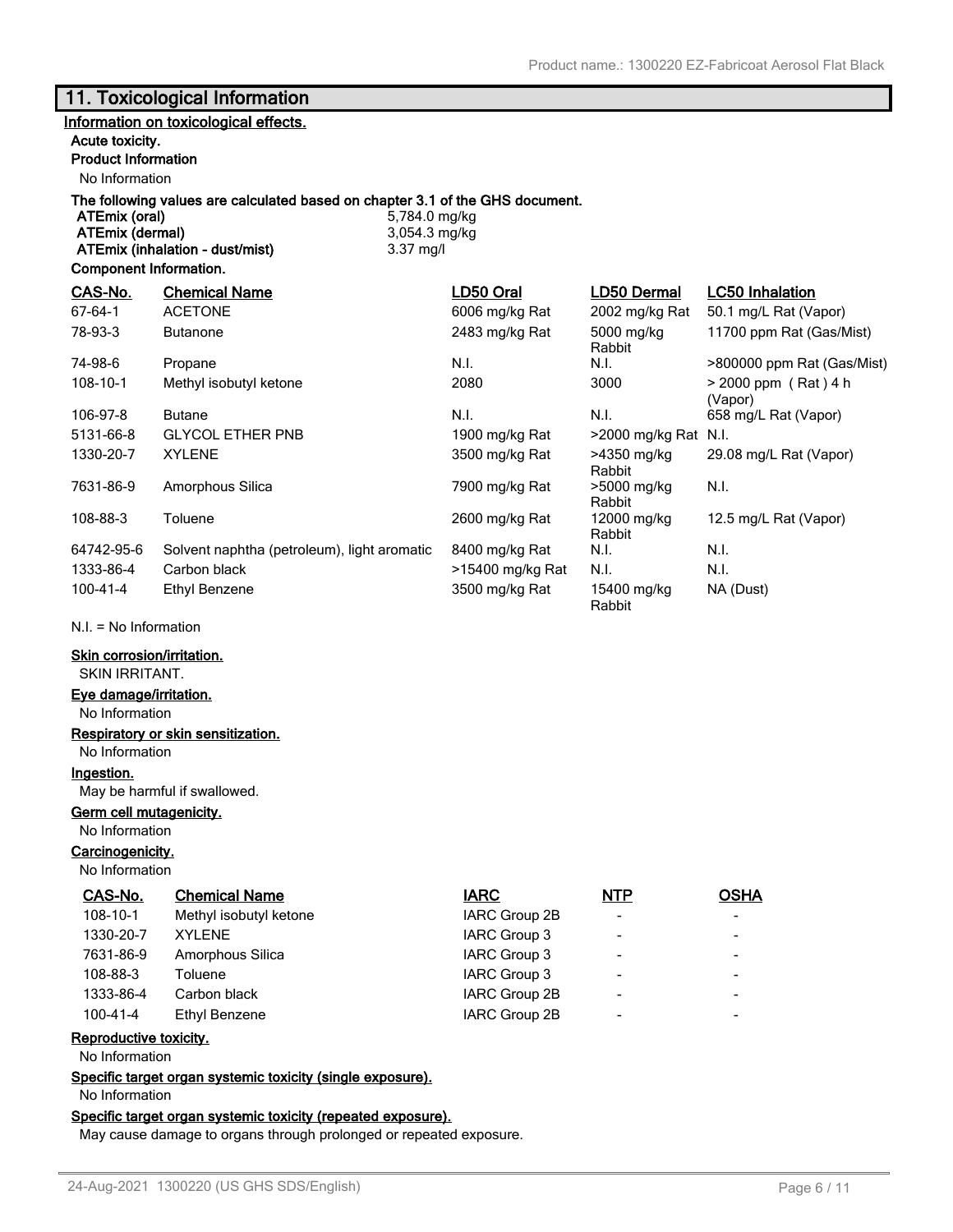## **Aspiration hazard.**

No Information

## **Primary Route(s) of Entry**

Inhalation

## **12. Ecological Information**

## **Toxicity.**

22.37% of the mixture consists of ingredient(s) of unknown aquatic toxicity

## **Ecotoxicity effects.**

| <b>Chemical Name</b>                                         | <b>Toxicity to algae</b>                                                                                                                                                                                                                            | <b>Toxicity to fish</b>                                                                                                                                                                                                                                                                                                                                                                                                                                                                                 | Toxicity to daphnia and other<br>aquatic invertebrates                                                                   |
|--------------------------------------------------------------|-----------------------------------------------------------------------------------------------------------------------------------------------------------------------------------------------------------------------------------------------------|---------------------------------------------------------------------------------------------------------------------------------------------------------------------------------------------------------------------------------------------------------------------------------------------------------------------------------------------------------------------------------------------------------------------------------------------------------------------------------------------------------|--------------------------------------------------------------------------------------------------------------------------|
| <b>ACETONE</b><br>$67 - 64 - 1$                              |                                                                                                                                                                                                                                                     | LC50 96 h Oncorhynchus mykiss<br>4.74 - 6.33 mL/L, LC50 96 h<br>Pimephales promelas 6210 -<br>8120 mg/L, LC50 96 h Lepomis<br>macrochirus 8300 mg/L                                                                                                                                                                                                                                                                                                                                                     | EC50 48 h Daphnia magna<br>10294 - 17704 mg/L, EC50 48 h<br>Daphnia magna 12600 - 12700<br>mg/L                          |
| <b>Butanone</b><br>78-93-3                                   |                                                                                                                                                                                                                                                     | LC50 96 h Pimephales promelas<br>3130 - 3320 mg/L                                                                                                                                                                                                                                                                                                                                                                                                                                                       | EC50 48 h Daphnia magna > 520<br>mg/L, EC50 48 h Daphnia magna<br>5091 mg/L, EC50 48 h Daphnia<br>magna 4025 - 6440 mg/L |
| Methyl isobutyl ketone<br>108-10-1                           | EC50 96 h Pseudokirchneriella<br>subcapitata 400 mg/L                                                                                                                                                                                               | LC50 96 h Pimephales promelas<br>496 - 514 mg/L                                                                                                                                                                                                                                                                                                                                                                                                                                                         | EC50 48 h Daphnia magna 170<br>mg/L                                                                                      |
| <b>XYLENE</b><br>1330-20-7                                   |                                                                                                                                                                                                                                                     | LC50 96 h Pimephales promelas<br>13.4 mg/L, LC50 96 h<br>Oncorhynchus mykiss 2.661 -<br>4.093 mg/L, LC50 96 h<br>Oncorhynchus mykiss 13.5 - 17.3<br>mg/L, LC50 96 h Lepomis<br>macrochirus 13.1 - 16.5 mg/L,<br>LC50 96 h Lepomis macrochirus<br>19 mg/L, LC50 96 h Lepomis<br>macrochirus 7.711 - 9.591 mg/L,<br>LC50 96 h Pimephales promelas<br>23.53 - 29.97 mg/L, LC50 96 h<br>Cyprinus carpio 780 mg/L, LC50<br>96 h Cyprinus carpio >780 mg/L,<br>LC50 96 h Poecilia reticulata<br>$30.26 - 40.$ | EC50 48 h water flea 3.82 mg/L,<br>LC50 48 h Gammarus lacustris<br>$0.6$ mg/L                                            |
| <b>Amorphous Silica</b><br>7631-86-9                         | EC50 72 h Pseudokirchneriella<br>subcapitata 440 mg/L                                                                                                                                                                                               | LC50 96 h Brachydanio rerio<br>5000 mg/L                                                                                                                                                                                                                                                                                                                                                                                                                                                                | EC50 48 h Ceriodaphnia dubia<br>7600 mg/L                                                                                |
| Toluene<br>108-88-3                                          | EC50 96 h Pseudokirchneriella<br>subcapitata >433 mg/L, EC50 72<br>h Pseudokirchneriella<br>subcapitata 12.5 mg/L                                                                                                                                   | LC50 96 h Pimephales promelas<br>15.22 - 19.05 mg/L, LC50 96 h<br>Pimephales promelas 12.6 mg/L,<br>LC50 96 h Oncorhynchus mykiss<br>5.89 - 7.81 mg/L, LC50 96 h<br>Oncorhynchus mykiss 14.1 -<br>17.16 mg/L, LC50 96 h<br>Oncorhynchus mykiss 5.8 mg/L,<br>LC50 96 h Lepomis macrochirus<br>11.0 - 15.0 mg/L, LC50 96 h<br>Oryzias latipes 54 mg/L, LC50 96<br>h Poecilia reticulata 28.2 mg/L,<br>LC50 96 h Poecilia reticulata<br>50.87 - 70.34 mg/L                                                 | EC50 48 h Daphnia magna 5.46 -<br>9.83 mg/L, EC50 48 h Daphnia<br>magna 11.5 mg/L                                        |
| Solvent naphtha (petroleum),<br>light aromatic<br>64742-95-6 |                                                                                                                                                                                                                                                     | LC50 96 h Oncorhynchus mykiss<br>9.22 mg/L                                                                                                                                                                                                                                                                                                                                                                                                                                                              | EC50 48 h Daphnia magna 6.14<br>mg/L                                                                                     |
| <b>Ethyl Benzene</b><br>$100 - 41 - 4$                       | EC50 72 h Pseudokirchneriella<br>subcapitata 4.6 mg/L, EC50 96 h<br>Pseudokirchneriella subcapitata<br>>438 mg/L, EC50 72 h<br>Pseudokirchneriella subcapitata<br>2.6 - 11.3 mg/L, EC50 96 h<br>Pseudokirchneriella subcapitata<br>$1.7 - 7.6$ mg/L | LC50 96 h Oncorhynchus mykiss<br>11.0 - 18.0 mg/L, LC50 96 h<br>Oncorhynchus mykiss 4.2 mg/L,<br>LC50 96 h Pimephales promelas<br>7.55 - 11 mg/L, LC50 96 h<br>Lepomis macrochirus 32 mg/L,<br>LC50 96 h Pimephales promelas<br>9.1 - 15.6 mg/L, LC50 96 h<br>Poecilia reticulata 9.6 mg/L                                                                                                                                                                                                              | EC50 48 h Daphnia magna 1.8 -<br>$2.4$ mg/L                                                                              |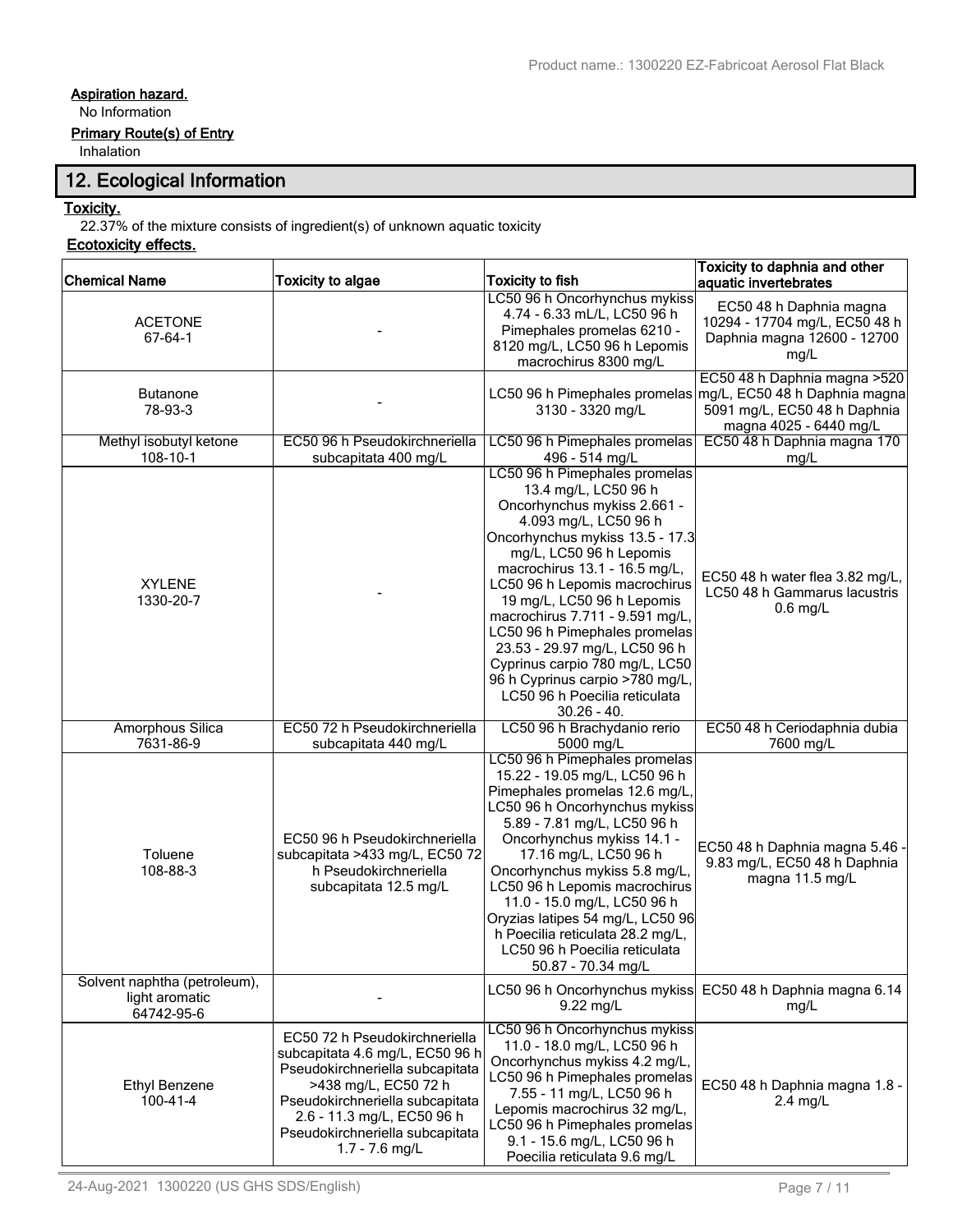## **Persistence and degradability.**

No data are available on the product itself.

#### **Bioaccumulative potential.**

Discharge into the environment must be avoided.

| CAS-No.           | <b>Chemical Name</b>   | log POW       |
|-------------------|------------------------|---------------|
| $67 - 64 - 1$     | <b>ACETONE</b>         | $-0.24$       |
| 78-93-3           | <b>Butanone</b>        | 0.3           |
| 74-98-6           | Propane                | 2.3           |
| 108-10-1          | Methyl isobutyl ketone | 1.19          |
| 106-97-8          | <b>Butane</b>          | 2.89          |
| 1330-20-7         | <b>XYLENE</b>          | $2.77 - 3.15$ |
| 108-88-3          | Toluene                | 2.7           |
| 100-41-4          | Ethyl Benzene          | 3.2           |
| Mobility in soil. |                        |               |

No information

## **Other adverse effects.**

No information

## **13. Disposal Considerations**

#### **Waste Disposal Guidance.**

Disposal should be in accordance with applicable regional, national and local laws and regulations.

Empty containers should be taken to an approved waste handling site for recycling or disposal.

## **14. Transport Information**

## **DOT**

| <b>Shipping Name:</b><br><b>Hazard Class:</b><br>UN/NA Number:<br>Packing Group:<br><b>Additional Information:</b> | Aerosols<br>2.1<br>1950<br>II<br>LTD QTY: This product may be reclassified as "limited quantity" per 49 CFR 173.150 (b)(2) and 49<br>CFR 172 Special Provision 149. |
|--------------------------------------------------------------------------------------------------------------------|---------------------------------------------------------------------------------------------------------------------------------------------------------------------|
| IMDG                                                                                                               |                                                                                                                                                                     |
| <b>Proper Shipping Name:</b><br><b>Hazard Class:</b><br><b>UN Number:</b><br><b>Packing Group:</b>                 | Aerosols<br>2.1<br>1950<br>Ш                                                                                                                                        |
| <b>IATA</b>                                                                                                        |                                                                                                                                                                     |
| <b>Proper Shipping Name:</b>                                                                                       | UN1950, Aerosols                                                                                                                                                    |
| <b>Hazard Class:</b>                                                                                               | 2.1                                                                                                                                                                 |
| Packing Group:                                                                                                     | Ш                                                                                                                                                                   |
| 15. Regulatory Information                                                                                         |                                                                                                                                                                     |

## **International Inventories:**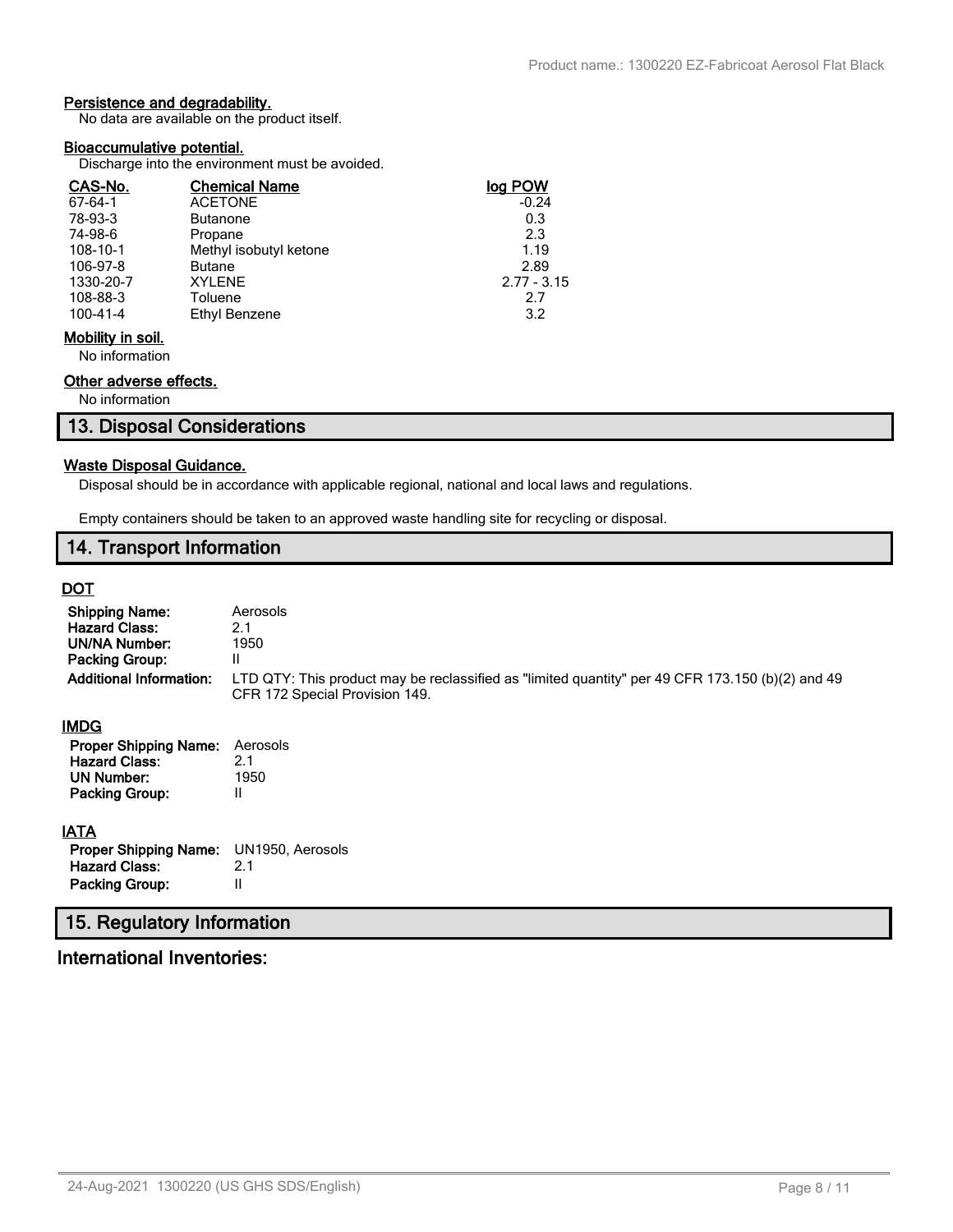| <b>TSCA</b>          | Complies                                                                                          |
|----------------------|---------------------------------------------------------------------------------------------------|
| <b>DSL</b>           |                                                                                                   |
| <b>DSL/NDSL</b>      |                                                                                                   |
| <b>EINECS/ELINCS</b> |                                                                                                   |
| <b>ENCS</b>          |                                                                                                   |
| <b>IECSC</b>         |                                                                                                   |
| <b>KECI</b>          |                                                                                                   |
| <b>PICCS</b>         |                                                                                                   |
| <b>AICS</b>          |                                                                                                   |
| <b>NZIoC</b>         |                                                                                                   |
| <b>TCSI</b>          |                                                                                                   |
| <b>TSCA</b>          | United States Toxic Substances Control Act Section 8(b) Inventory.                                |
| <b>DSL</b>           | Canadian Domestic Substances List.                                                                |
| <b>DSL/NDSL</b>      | Canadian Domestic Substances List/Canadian Non-Domestic Substances List                           |
| <b>EINECS/ELINCS</b> | European Inventory of Existing Chemical Substances/European List of Notified Chemical Substances. |
| <b>ENCS</b>          | Japan Existing and New Chemical Substances.                                                       |
| <b>IECSC</b>         | China Inventory of Existing Chemical Substances.                                                  |
| <b>KECL</b>          | Korean Existing and Evaluated Chemical Substances.                                                |
| <b>PICCS</b>         | Philippines Inventory of Chemicals and Chemical Substances.                                       |
| <b>AICS</b>          | Australian Inventory of Chemical Substances.                                                      |
| <b>NZIoC</b>         | New Zealand Inventory of Chemicals.                                                               |
| <b>TCSI</b>          | Taiwan Chemical Substance Inventory                                                               |

## **U.S. Federal Regulations:**

## **SARA SECTION 313:**

This product contains the following substances subject to the reporting requirements of Section 313 of Title III of the Superfund Amendment and Reauthorization Act of 1986 and 40 CFR part 372: .

| <b>Chemical Name</b>   | CAS-No.   | <b>Weight Percent</b> |
|------------------------|-----------|-----------------------|
| Methyl isobutyl ketone | 108-10-1  | $2.5 - 10$            |
| XYLENE                 | 1330-20-7 | $1.0 - 2.5$           |
| Ethyl Benzene          | 100-41-4  | $0.1 - 1.0$           |

## **TOXIC SUBSTANCES CONTROL ACT 12(b):**

This product does not contain any chemicals that are subject to the reporting requirements of TSCA 12(b).

## **CALIFORNIA PROPOSITION 65 CARCINOGENS**



Warning: The following ingredients present in the product are known to the state of California to cause Cancer:.

| <b>Chemical Name</b>      | CAS-No.        |
|---------------------------|----------------|
| Methyl isobutyl ketone    | 108-10-1       |
| Carbon black              | 1333-86-4      |
| Ethyl Benzene             | $100 - 41 - 4$ |
| Benzene, (1-methylethyl)- | $98 - 82 - 8$  |

## **CALIFORNIA PROPOSITION 65 REPRODUCTIVE TOXINS**

# WARNING

Warning: The following ingredients present in the product are known to the state of California to cause birth defects, or other reproductive hazards.

## **Chemical Name CAS-No.**

Methyl isobutyl ketone 108-10-1 (108-10-1)<br>Toluene 108-88-3 Toluene 108-88-3